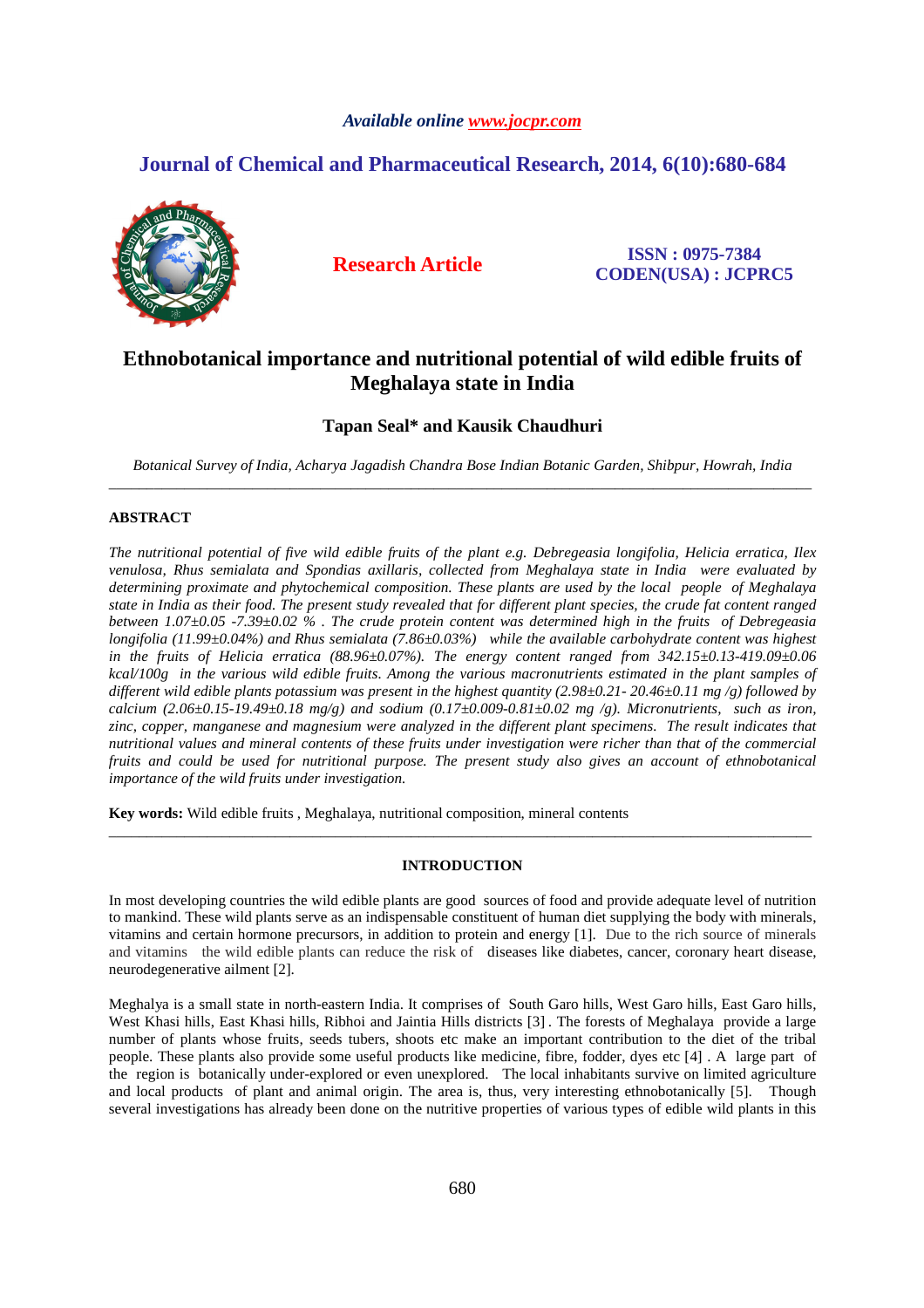area, much still need to be done. The study of wild edible plants is important not only to identify the potential sources which could be utilized as alternative food but also to select promising types for domestication.

*\_\_\_\_\_\_\_\_\_\_\_\_\_\_\_\_\_\_\_\_\_\_\_\_\_\_\_\_\_\_\_\_\_\_\_\_\_\_\_\_\_\_\_\_\_\_\_\_\_\_\_\_\_\_\_\_\_\_\_\_\_\_\_\_\_\_\_\_\_\_\_\_\_\_\_\_\_\_*

The present communication deals with the analysis of the fruits of *Debregeasia longifolia*, *Helicia erratica*, *Ilex venulosa*, *Rhus semialata* and *Spondias axillaris,* collected from different market of Meghalaya state, India for their nutritional composition and mineral contents. The main target of our research was to find out the nutritional potential of these wild edible fruits. The traditional use and ethnobotanical importance of these plant has also been mentioned.

*Debregeasia longifolia* (Burm.f.) Wedd. is known as Jallatyrsim in Meghalaya State, belongs to the family Urticaceae. The tender leaves are boiled and taken as food. The fruits are eaten by birds [6].

*Helicia erratica* Hook.f. is known as Soh Priam Khlaw in Meghalaya State, belongs to the family Proteaceae. The ripe fruits are are eaten raw.

*Ilex venulosa* Hook.f is known as Soh Phoh Khlaw in Meghalaya State, belongs to the family Aquifoliaceae. The fruits are eaten raw and also cooked as vegetable.

*Rhus semialata* Murr. (Anacardiaceae) is a deciduous tree of north eastern India. The fruit of this plant is traditionally used to control diarrhoea and dysentery [7]. The small sour fruits and seeds are grounded to make chutney. The seeds and fruits are also soaked in water for few hours and the water is taken to get relief from gastric problem. In Meghalaya the fruits of this plant is known as soh-mlum or sohma.

*Spondias axillaris* Roxb is known as Dieng-Salait in Meghalaya state, belongs to the family Anacardiaceae. It commonly grows in lower hill forest. The fruit is mostly pickled for future use and also eaten fresh [8].

## **EXPERIMENTAL SECTION**

#### *Plant materials*

The five plant materials e.g the fruits of *Debregeasia longifolia*, *Helicia erratica*, *Ilex venulosa*, *Rhus semialata* and *Spondias axillaris,* were collected from different tribal market of Meghalaya state, India on December 2012 and authenticated in our office. The voucher specimens were preserved in the Plant Chemistry department of our office under registry no BSITS 55, BSITS 62, BSITS 59, BSITS 57 and BSITS 52 respectively. The plant parts were shed-dried, pulverized and stored in an airtight container and proximate composition and mineral contents were carried out in our laboratory

#### *Estimation of ash*

Five gm of each sample was weighed in a silica crucible and heated in muffle furnace for about 5-6 h at  $500^{\circ}$ C. It was cooled in a desiccator and weighed. It was heated again in the furnace for half an hour, cooled and weighed. This was repeated consequently till the weight became constant (ash became white or grayish white). Weight of ash gave the ash content [9] .

#### *Estimation of moisture*

Two gm of each sample was taken in a flat-bottom dish and kept overnight in an air oven at 100–110°C and weighed. The loss in weight was regarded as a measure of moisture content [9].

#### *Estimation of crude fat*

Two gm moisture free of each sample was extracted with petroleum ether (60-80 $^{\circ}$ C) in a Soxhlet apparatus for about 6-8h. After boiling with petrol, the residual petrol was filtered using Whatman no. 40 filter paper and the filtrate was evaporated in a preweighed beaker. Increase in weight of beaker gave crude fat [9].

## *Estimation of crude fibre*

Two gm of moisture and fat-free material of each sample was treated with 200 ml of 1.25% H<sub>2</sub>SO<sub>4</sub>. After filtration and washing, the residue was treated with 1.25% NaOH. It was the filtered, washed with hot water and then 1%  $HNO<sub>3</sub>$  and again with hot water. The washed residue was dried in an oven at 130 $^{\circ}$ C to constant weight and cooled in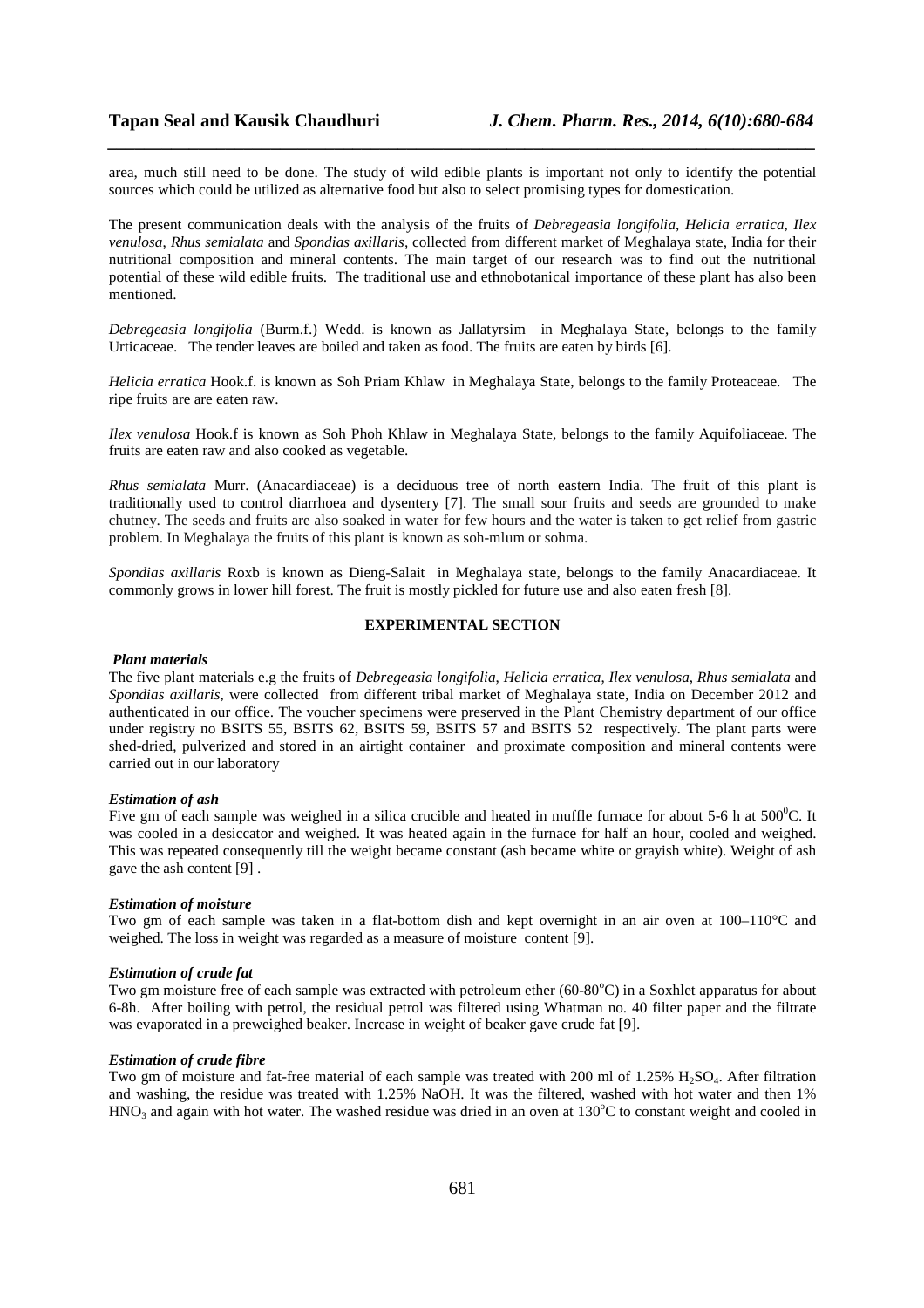a dessicator. The residue was scraped into a pre-weighed porcelain crucible, weighed, ashed at 550°C for two hours, cooled in a dessicator and reweighed. Crude fibre content was expressed as percentage loss in weight on ignition [9].

*\_\_\_\_\_\_\_\_\_\_\_\_\_\_\_\_\_\_\_\_\_\_\_\_\_\_\_\_\_\_\_\_\_\_\_\_\_\_\_\_\_\_\_\_\_\_\_\_\_\_\_\_\_\_\_\_\_\_\_\_\_\_\_\_\_\_\_\_\_\_\_\_\_\_\_\_\_\_*

#### *Estimation of crude protein*

The crude protein was determined using micro Kjeldahl method. Two gm of each sample compound was decomposed by digestion with concentrated sulphuric acid in the presence of a catalyst, ammonium sulphate is produced. An excess of sodium hydroxide solution was added to the diluted reaction mixture, the liberated ammonia was distilled in steam and absorbed in a measured excess of standard sulphuric acid. Titration of the residual mineral acid with standard sodium hydroxide gives the equivalent of ammonia obtained from the weight of the sample taken. From this the percentage of nitrogen in the compound can was calculated. On the basis of early determinations, the average nitrogen (N) content of proteins was found to be about 16 percent, which led to use of the calculation N x 6.25 ( $1/0.16 = 6.25$ ) to convert nitrogen content into protein content [9].

#### *Estimation of available carbohydrate*

Percentage of available carbohydrate was given by:  $100 -$  (percentage of ash + percentage of fat + percentage of protein + percentage of crude fibre) [9].

### *Estimation of nutritive value (energy)*

The three components of foods which provide energy are protein, carbohydrate and fat. One gram carbohydrate and protein yield 4 kcal energy whereas one gram fat yield 9 kcal energy. The energy content of each plant samples were determined by multiplying the values obtained for protein, fat and available carbohydrate by 4.00, 9.00 and 4.00 respectively and adding up the values [9] .

#### *Estimation of minerals in plant material*

Plant material was taken in a precleaned and constantly weighed silica crucible and heated in a muffle furnace at 400°C till there was no evolution of smoke. The crucible was cooled at room temperature in a desiccator and carbon-free ash was moistened with concentrated sulphuric acid and heated on a heating mantle till fumes of sulphuric acid ceased to evolve. The crucible with sulphated ash was then heated in a muffle furnace at 600°C till the weight of the content was constant  $(-2-3 h)$ . One gram of sulphated ash obtained above was dissolved in 100 ml of 5% HCl to obtain the solution ready for determination of mineral elements through atomic absorption spectroscopy (AAS) (AA 800, Perkin- Elmer Germany). Standard solution of each element was prepared and calibration curves were drawn for each element using AAS [10]. All assays were carried out at least in triplicate and values were obtained by calculating the average of three experiments and data are presented as Mean  $\pm$  SEM

## **RESULTS AND DISCUSSION**

The edible parts of fresh plant materials *e.g* the fruits of *Debregeasia longifolia*, *Helicia erratica*, *Ilex venulosa*, *Rhus semialata* and *Spondias axillaris,* collected from different places of Meghalaya market have a relatively high moisture content when compared to ash, crude protein, crude fat, dietary fibre and available carbohydrate content .

The proximate analysis of the nutritive contents of five fruits are depicted in Table 1. The results obtained from analytic chemical analysis of all five wild edible fruits establishes that nutritive value of

|                   | <b>Proximate composition</b> |                                  |                            |                                     |                                                   |                               |                                     |  |
|-------------------|------------------------------|----------------------------------|----------------------------|-------------------------------------|---------------------------------------------------|-------------------------------|-------------------------------------|--|
| Name of the Plant | Ash<br>$\frac{0}{0}$         | <b>Moisture</b><br>$\frac{0}{0}$ | Crude fat<br>$\frac{0}{0}$ | <b>Crude fibre</b><br>$\frac{6}{9}$ | <b>Protein</b><br>$\frac{0}{0}$<br>6.25x $%$ of N | Carbohydrate<br>$\frac{0}{0}$ | <b>Nutritive value</b><br>kcal/100g |  |
| D. longifolia     | $16.19 \pm 0.02$             | $65.56 \pm 0.06$                 | $2.39+0.04$                | $1.26 + 0.02$                       | $11.99 + 0.04$                                    | $68.15 + 0.10$                | $342.15 + 0.13$                     |  |
| H. erratica       | $3.46 + 0.08$                | $82.48 + 0.04$                   | $1.07+0.05$                | $3.24 + 0.04$                       | $3.26 + 0.04$                                     | 88.96+0.07                    | $378.56 + 0.62$                     |  |
| L venulosa        | $3.23 + 0.02$                | $67.34 + 0.04$                   | $1.29 + 0.04$              | $4.88 + 0.04$                       | $3.27 + 0.03$                                     | $87.31 + 0.04$                | $374.01 + 0.28$                     |  |
| R. semialata      | $1.58 + 0.02$                | $12.15+0.04$                     | $5.82 \pm 0.03$            | $0.92+0.03$                         | $7.86 + 0.03$                                     | $83.79 + 0.11$                | $419.09+0.06$                       |  |
| S. axillaris      | $3.53 + 0.04$                | $62.29 + 0.07$                   | $7.39 \pm 0.02$            | $9.35 \pm 0.03$                     | $1.88 + 0.04$                                     | $77.83 + 0.13$                | $385.40 \pm 0.21$                   |  |

**Table 1 Proximate composition of the wild edible fruits collected from Meghalaya state** 

*Each value in the table was obtained by calculating the average of three experiments (n=3) and data are presented as Mean ± SEM* 

of *R. semialata* was maximum (419.09±0.06 kcal /100g) followed by *S. axillaris* (385.40±0.21 kcal/100g) and *H. erratica* (378.56±0.62 kcal/100g) . The fruits of *D. longifolia* were found to be of less nutritive value (342.15±0.13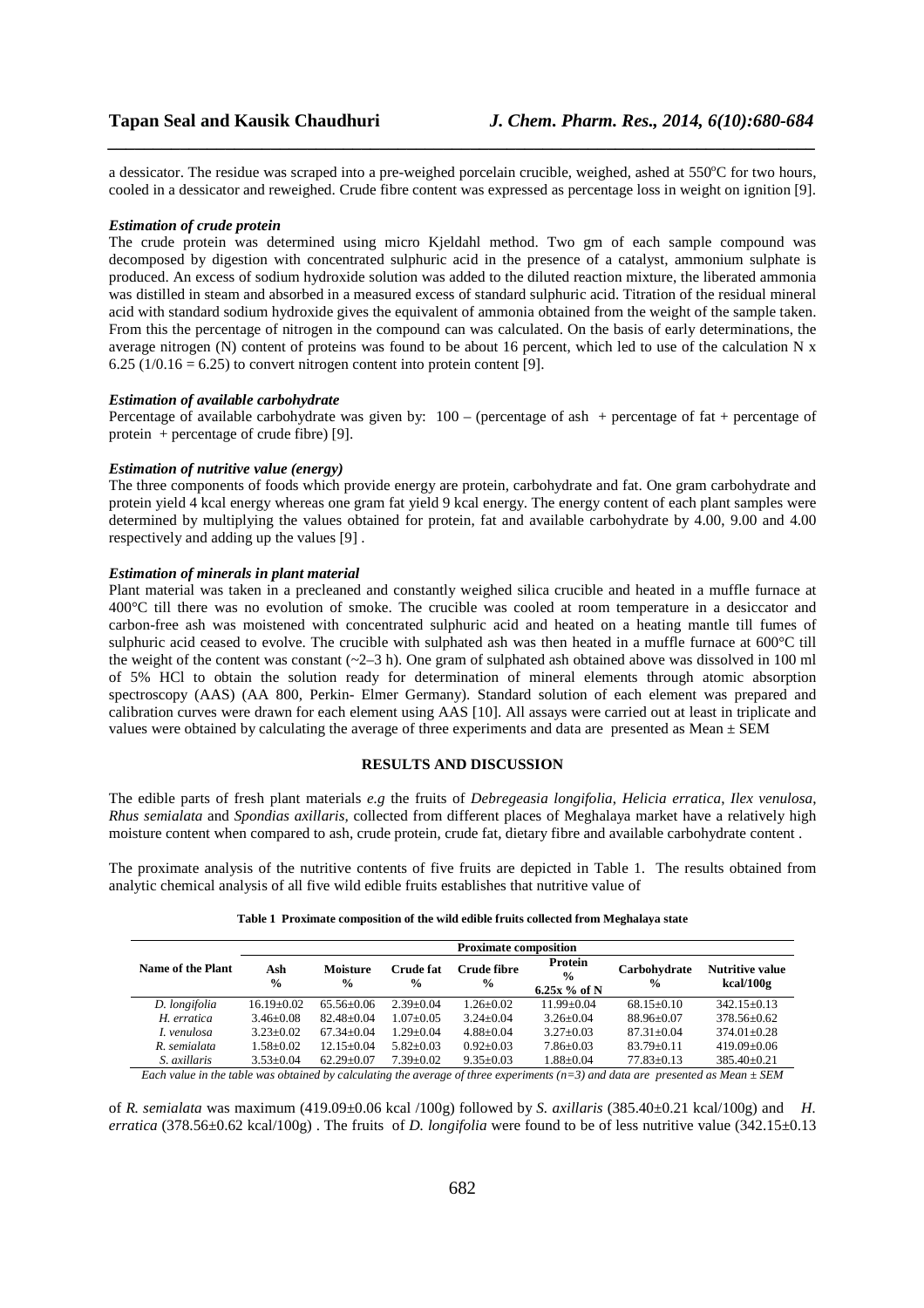kcal/100g) but due to high ash and mineral content it has a very good nutritive value and may be used as fodder. The crude protein contents ranged from 11.99±0.04 % (*D. longifolia*) to 1.88±0.04 % in the (*S. axillaris*). The crude protein content in *D. longifolia* was found to be higher than the protein content in some commercial fruits like apple (0.2%), wood apple (7.1%) and lichi (1.1%) [11]. These indicates that low cost plant samples are very good sources of protein. The fruits of *H. erratica, I. venulosa* and *R. semialata* with high content of available carbohydrates  $(88.96\pm0.07\% , 87.31\pm0.04\%$  and  $83.79\pm0.11\%$  respectively) compared well to that reported for almond (10.50%), apple (13.7%), wood apple (18.1%), potato (22.6%) and ripe mango (16.9%) [11-12] and these could be a supplements in feed formulations. The ash content was found lowest in *R. semialata* (1.58±0.02 %) and highest in *D. longifolia* (16.19±0.02 %). The fat content in the fruits of *S. axillaris* (7.39±0.02 %) and *R. semialata* (5.82±0.03 %) was particularly high and well compared to that reported for some common fruits like wood apple (3.7%), litchi (0.20%), ripe mango (0.4%) [11]. The fruits of *S. axillaris* contained the highest amount of crude fibre (9.35±0.03 %) and the lowest amount is found in the fruits of *R. semialata* (0.92±0.03%) and simmilar to commercial fruits and vegetables like apple (3.2%), broad beans (8.9%), cabbage (2.8%), potato (1.7%), spinach (2.5%) [11] . The proximate composition of these plants were very much comparable to some other wild edible fruits like *Morus indica*, *Myrica nagi* , *Myrica esculenta*, *Parkia roxburghii*, *Prunus nepalensis*, *Terminalia bellerica* etc, collected from different tribal market of Meghalaya [13].

*\_\_\_\_\_\_\_\_\_\_\_\_\_\_\_\_\_\_\_\_\_\_\_\_\_\_\_\_\_\_\_\_\_\_\_\_\_\_\_\_\_\_\_\_\_\_\_\_\_\_\_\_\_\_\_\_\_\_\_\_\_\_\_\_\_\_\_\_\_\_\_\_\_\_\_\_\_\_*

The edible parts of all plants contain minerals like sodium, potassium, calcium, manganese, magnesium, iron, zinc and copper in varying concentration with potassium having highest concentration and it is shown in Table 2.

| Minerals present mg/g |                |               |                 |                  |                 |                 |                 |
|-----------------------|----------------|---------------|-----------------|------------------|-----------------|-----------------|-----------------|
| Nа                    |                | Cа            | Mn              | Cu               | Fe              | Mg              | Zn              |
| $0.38 + 0.01$         | $20.46 + 0.11$ | $1949+018$    | $0.12 + 0.0002$ | $0.016 + 0.0001$ | $3.000+0.0008$  | $0.91 + 0.0001$ | $0.51 + 0.0001$ |
| $0.17+0.009$          | $2.98 + 0.21$  | $2.06 + 0.15$ | $0.03 + 0.0001$ | $0.007 + 0.0002$ | $0.15+0.0001$   | $0.87+0.0002$   | $0.27+0.0002$   |
| $0.24 + 0.01$         | 11.04+0.15     | $9.18 + 0.21$ | $0.32 + 0.0002$ | $0.016 + 0.0002$ | $0.22+0.0002$   | $0.87+0.0015$   | $0.48 + 0.0001$ |
| $0.24 + 0.01$         | $6.10+0.12$    | $3.35+0.09$   | $0.03 + 0.0001$ | $0.001 + 0.0002$ | $0.14 + 0.0002$ | $0.79 + 0.0001$ | $0.40 + 0.0001$ |
| $0.81 + 0.02$         | $10.81 + 0.20$ | $6.05 + 0.16$ | $0.05 + 0.0001$ | $0.052 + 0.0002$ | $0.37+0.0005$   | $0.85 + 0.0003$ | $0.30 + 0.0002$ |
|                       |                |               |                 |                  |                 |                 |                 |

|  |  |  |  |  | Table 2 Minerals content of the wild edible fruits collected from Meghalaya state |
|--|--|--|--|--|-----------------------------------------------------------------------------------|
|--|--|--|--|--|-----------------------------------------------------------------------------------|

*Each value in the table was obtained by calculating the average of three experiments (n=3) and data are presented as Mean ± SEM* 

High concentrations of sodium (Na) were present, ranging from  $0.17\pm0.009$  mg g<sup>-1</sup> (*H. erratica*) to  $0.81\pm0.02$  mg g<sup>-1</sup>  $<sup>1</sup>$  (*S. axillaris*). The sodium levels of some cultivated vegetables and fruits vary between 30-1249 mg kg<sup>-1</sup> [11]. The</sup> potassium (K) content was highest in the fruits of *D. longifolia* (20.46 $\pm$ 0.11 mg g<sup>-1</sup>) and least in the fruits of *H*. *erratica* (2.98 $\pm$ 0.21 mg g<sup>-1</sup>). Potassium also plays an important role to mental function as well as to physical processes. The proper level of potassium is essential for normal cell function [14]. Na and K take part in ionic balance of the human body and maintain tissue excitability. Na plays an important role in the transport of metabolites and K is important for its diuretic nature. The ratio of K/Na in any food is an important factor in prevention of hypertension and arteriosclerosis, with K depresses and Na enhances blood pressure [15] . The ratio of K/Na were significant in the fruits of *D. longifolia* (53.84), *H. erratica* (17.52), *I. venulosa* (46) *R. semialata* (25.41) and *S. axillaris* (13.34) and very much compared with some common fruits ( Amla 45, papaya ripe 12, tomato 47.1, beet 3.9, *Castanea sativa* 56.67, *Punica granatum* 1400.00) [12] . The calcium (Ca) content was remarkably high in the fruits of *D. longifolia* (19.49±0.18 mg  $g^{-1}$ ) followed by *I. venulosa* (9.18±0.21 mg  $g^{-1}$ ) and *S. axillaris* (6.05±0.16 mg g<sup>-1</sup>). The calcium levels of some cultivated vegetables and fruits vary between 0.1-1.300 mg  $g^{-1}$  [11]. Ca constitutes a large proportion of the bone, human blood and extracellular fluid. It is also very much required for the normal functioning of the cardiac muscles, blood coagulation, milk clotting and the regulation of cell permeability [10] . In the tissue of many fruits, calcium is one of the mineral believed to be an important factor governing fruit storage quality [14].

Copper is another trace element essential in human body where it exists as an integral part of copper proteins ceruplasmin, the enzyme that catalyzes the oxidation of iron ion [15] . The sufficient amount of copper (Cu) was present in *S. axillaris* (0.052±0.0002 mg g-1), *D. longifolia* (0.016±0.0002 mg g-1) and in *I. venulosa* (0.016±0.0001 mg g<sup>-1</sup>). An appreciable quantity of Zinc (Zn) was found to be present ranging from  $0.27\pm0.0002$  mg g<sup>-1</sup> (*H. erratica*) to  $0.51 \pm 0.0001$  mg g<sup>-1</sup> (*D. longifolia*).

Zinc is an essential element in the nutrition of human being where it functions as an integral part of numerous enzymes including some enzymes which play a central role in nucleic acid metabolism. In addition, Zn is a